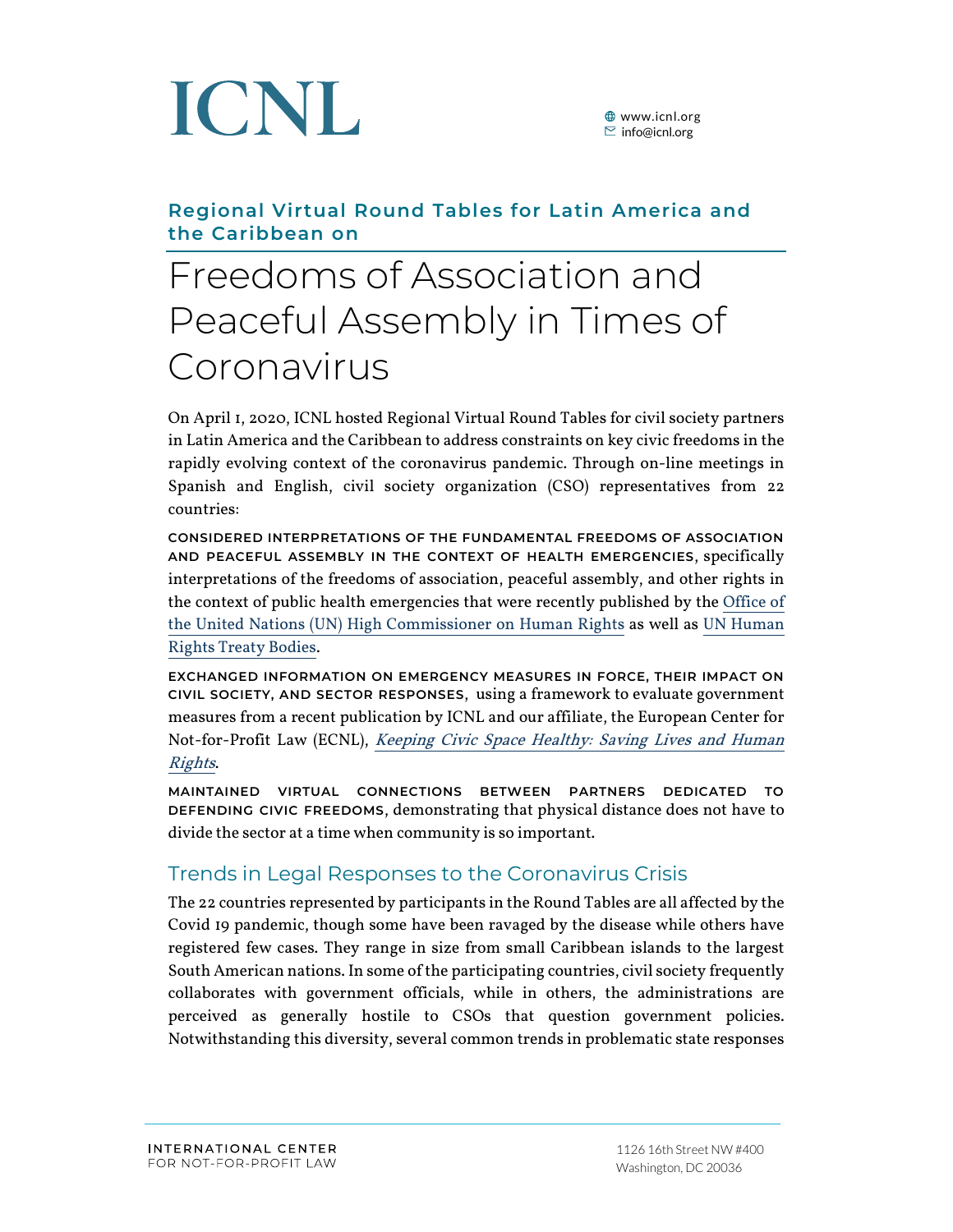to the pandemic emerged, along with a few good models of alternative approaches. Each of the observations reflected below was shared by Round Table participants.

EXCESSIVE DISCRETION FOR SECURITY OFFICIALS ENFORCING CURFEWS.

The most frequent concern, for example, from **HAITI**, where several persons caught violating curfew had been beaten, was about excessive use of force by police. In **BELIZE,** where a nationwide curfew was about to begin, there is a history of police abuses of discretion during prior states of emergency with no apparent accountability as grounds for concern. Those preoccupations are heightened in **PERU**, where preexisting law exempts police officers from prosecution for using excessive force.

Approaches to enforcement varied, and there were a few outliers. The state government of **YUCATAN, MEXICO**, announced that police could arrest anyone in public exhibiting symptoms of coronavirus, potentially subjecting persons with allergies or common colds to detention. Meanwhile, **NICARAGUAN** police are reportedly harassing people who wear face masks and gloves in public, forcing them to remove the protection because it clashes with the government's position that there is no health crisis and such measures are unnecessary.

EXTREME LIMITATIONS ON FREEDOM OF PEACEFUL ASSEMBLY AND MOVEMENT WITHOUT THE POSSIBILITY OF JUDICIAL REVIEW.

**BOLIVIA'S** emergency measures permit persons to leave their homes only individually and for no more than three hours a week. Courts are currently shut due to the pandemic for all but emergency relief and cannot hear constitutional complaints. These measures are imposed in a context where the former president recently resigned under pressure, the interim president postponed elections, and there had been months of popular protests immediately preceding the health emergency. In **ST. LUCIA**, the courts are reportedly closed until June, and CSOs fear that persons arrested for violating curfew could be held in jail for months until the courts reopen, increasing their exposure to the virus. In **MEXICO**, the

### WHAT STATES MUST DO

- 1. Expressly identify the precise nature of the threat.
- 2.Narrowly tailor restrictions and ensure all limitations on rights and freedoms are necessary and proportionate.
- 3.Publicly announce a state of emergency and any measures restricting rights and freedoms.
- 4.Adopt short term measures with a possibility for a review.
- 5.Always respect principles of legality and the rule of law.
- 6.Formally derogate from human rights treaty obligations.

Adapted from [Keeping](http://ecnl.org/wp-content/uploads/2020/03/saving-life-and-human-rights-ECNL-ICNL.pdf)  [Civic Space Healthy:](http://ecnl.org/wp-content/uploads/2020/03/saving-life-and-human-rights-ECNL-ICNL.pdf)  [Saving Lives and Human](http://ecnl.org/wp-content/uploads/2020/03/saving-life-and-human-rights-ECNL-ICNL.pdf)  [Rights](http://ecnl.org/wp-content/uploads/2020/03/saving-life-and-human-rights-ECNL-ICNL.pdf).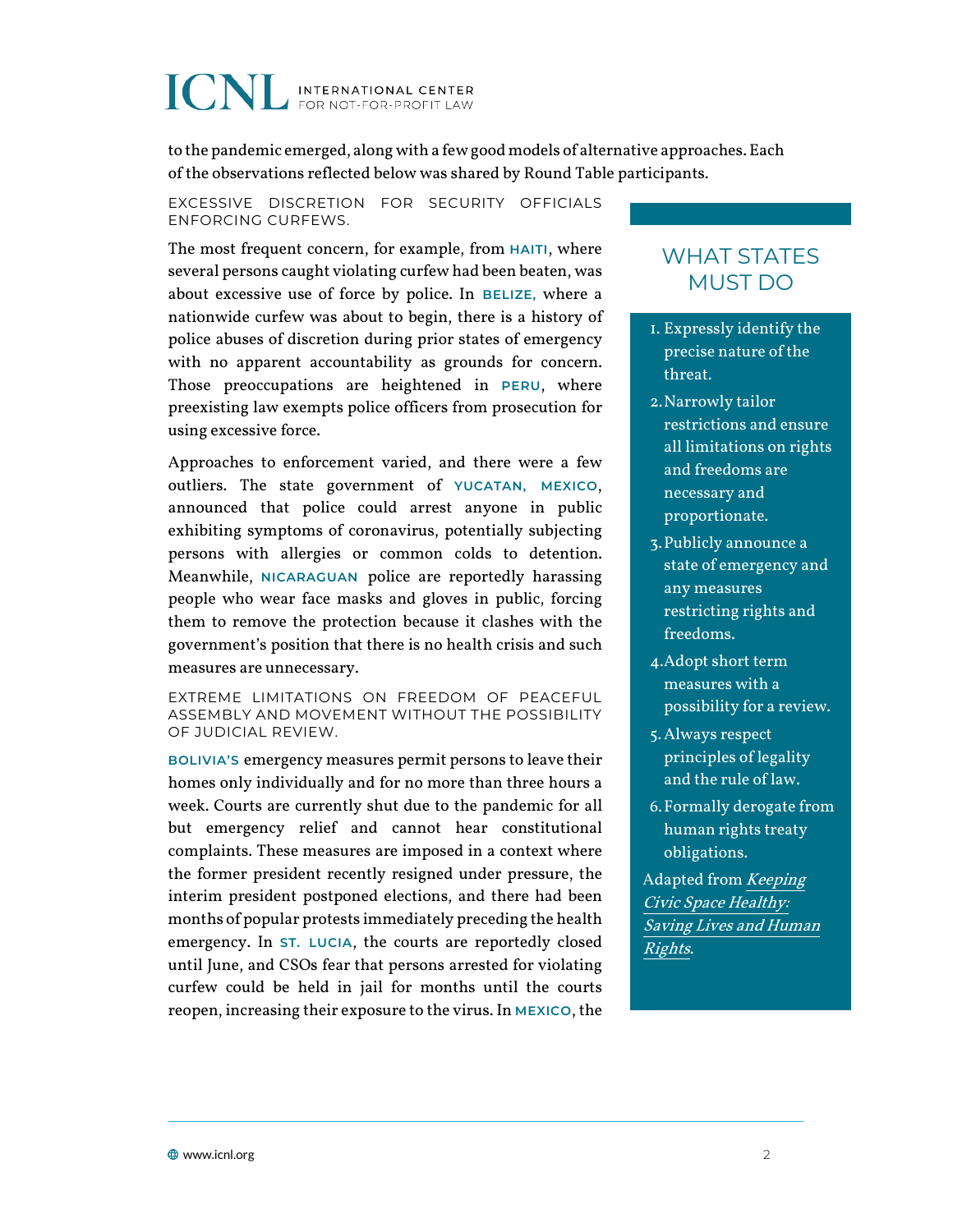government is reportedly collaborating with communications companies to monitor cell phone users' movements without a court order.

CONCERNS OF EXECUTIVE OVERREACH IN EMERGENCY RULEMAKING WITHOUT ENGAGING PARLIAMENT.

The **BOLIVIAN** government has bypassed constitutional provisions that grant the legislature the authority to manage states of exception. Instead, the government has relied on a 60-year old Health Code to implement severe emergency measures outside of congressional control. **COLOMBIANS** are debating the permissibility of convening the legislature in virtual sessions during the pandemic. Some CSOs are concerned that if legislators are unable to reach a quorum and take official action due to social distancing requirements, that could leave the executive branch to enact emergency measures unchecked by legislative oversight. In **DOMINICA**, the government announced a 24 hour curfew one evening that became effective the following morning. Civil society is reportedly unaware of what law the government relied on to order that sudden limitation on movement and assembly. Similarly, **JAMAICAN** participants contend that new criminal offenses are being created by Executive decree and not by Parliament.

In contrast, the government of **ST. LUCIA** was credited with good practices in bringing emergency measures to Parliament for debate. The **BRAZILIAN** Congress has reportedly passed many emergency laws and the Supreme Court has promptly ruled on some of those measures.

LACK OF CLARITY ON PROHIBITIONS AND SANCTIONS FOR VIOLATIONS.

**ARGENTINES**, among others, are contending with a "flood of new pronouncements" and "fast and furious" decrees that lead to confusion about the details of emergency measures and the consequences of violations. Similarly, in **JAMAICA,** the Prime Minister announces new restrictions in public addresses, but there is a knowledge gap of several days before the details are available in writing. In **HAITI**, the public is warned that persons violating curfew will face sanctions, but without any details. As a result, it is impossible for CSOs to assess whether the sanctions are proportionate.

In contrast, the government of **BARBADOS** was described as fairly transparent about legal measures adopted to mitigate the spread of coronavirus, beginning with press conferences and announcements about a month before the pandemic reached the island and very clear instructions on covered hours and expiration once the curfew was announced.

#### INCONSISTENT MEASURES ACROSS FEDERAL, STATE, AND LOCAL GOVERNMENTS.

The fact that governments at all levels are imposing measures that are not harmonized was cited as leading to confusion in **ARGENTINA, MEXICO,** and **BRAZIL** – all countries with federal systems. In the latter country, the federal government has posted all Covid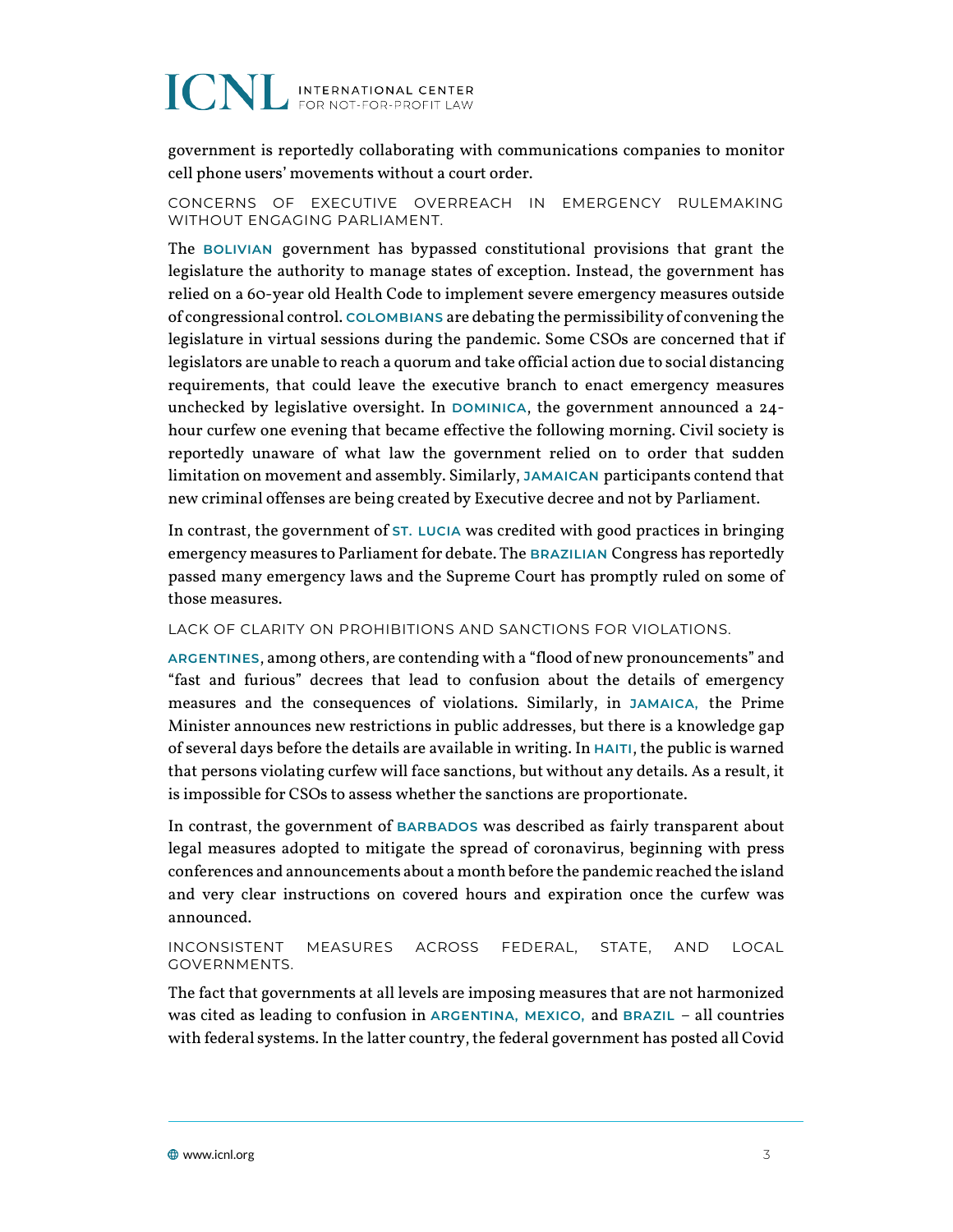19-inspired laws on one web page, but there is no easy access to measures in force at the state and local levels.

EXCLUSION OF CIVIL SOCIETY FROM POLICY DEBATES.

In **PERU,** the government reportedly did not consult civil society in developing any of the emergency measures adopted due to the coronavirus. Meanwhile, in what was described as an "all-hands-on-deck" moment, the government of **DOMINICA** had reportedly only engaged with one CSO – the Red Cross.

In contrast, the governments of **BAHAMAS** and **BELIZE** were credited with incorporating civil society representatives in Covid 19 policymaking committees.

VULNERABLE COMMUNITIES ARE PARTICULARLY IMPACTED BY DISCRETIONARY MEASURES.

Unionized health care workers in **PERU** were reportedly arrested for violating the ban against public gatherings when they convened a press conference to denounce dangerous working conditions due to the pandemic. In **JAMAICA,** several days pass between televised speeches by the Prime Minister announcing a long list of exemptions to the mandatory curfew and publication of the emergency measures. This knowledge gap leaves some disabled persons and residents of rural areas without television or access to the internet subject to severe sanctions without effective notice. Jamaican CSOs working with incarcerated persons are concerned that detainees held without charge under a concurrent State of Emergency for Crime would continue to be detained indefinitely under the Covid 19 State of Emergency. These incarcerated persons would be deprived of due process rights and become much more vulnerable to infection in overcrowded prisons. Homeless persons, particularly Venezuelan migrants who have lost work and cannot pay their rent, are especially vulnerable to arrest for violating stay-at-home orders in **COLOMBIA**. Finally, the **BRAZILIAN** LGBT community fears crackdowns on gatherings of any size and is postponing pride marches typically scheduled in June.

PARTICIPANTS DID NOT RAISE CONCERNS ABOUT BARRIERS TO ACCESSING FUNDING.

In **ECUADOR** CSOs continue to receive disbursements from international funders as usual. No participant indicated that access to funding had been disrupted.

CSOs ARE COLLABORATING ON EFFORTS TO INFLUENCE POLICY DECISIONS AND DEFEND CIVIC FREEDOMS.

The **MEXICAN** government is reportedly reviving civic councils that had been convened during the H1N1 crisis to facilitate collaboration between the public and business sectors. CSOs had previously been excluded from those councils, and they are now advocating for a seat at the table. CSOs in **HAITI** and **BARBADOS** are seeking to organize multisector dialogues to develop policy solutions for current needs and to prepare for